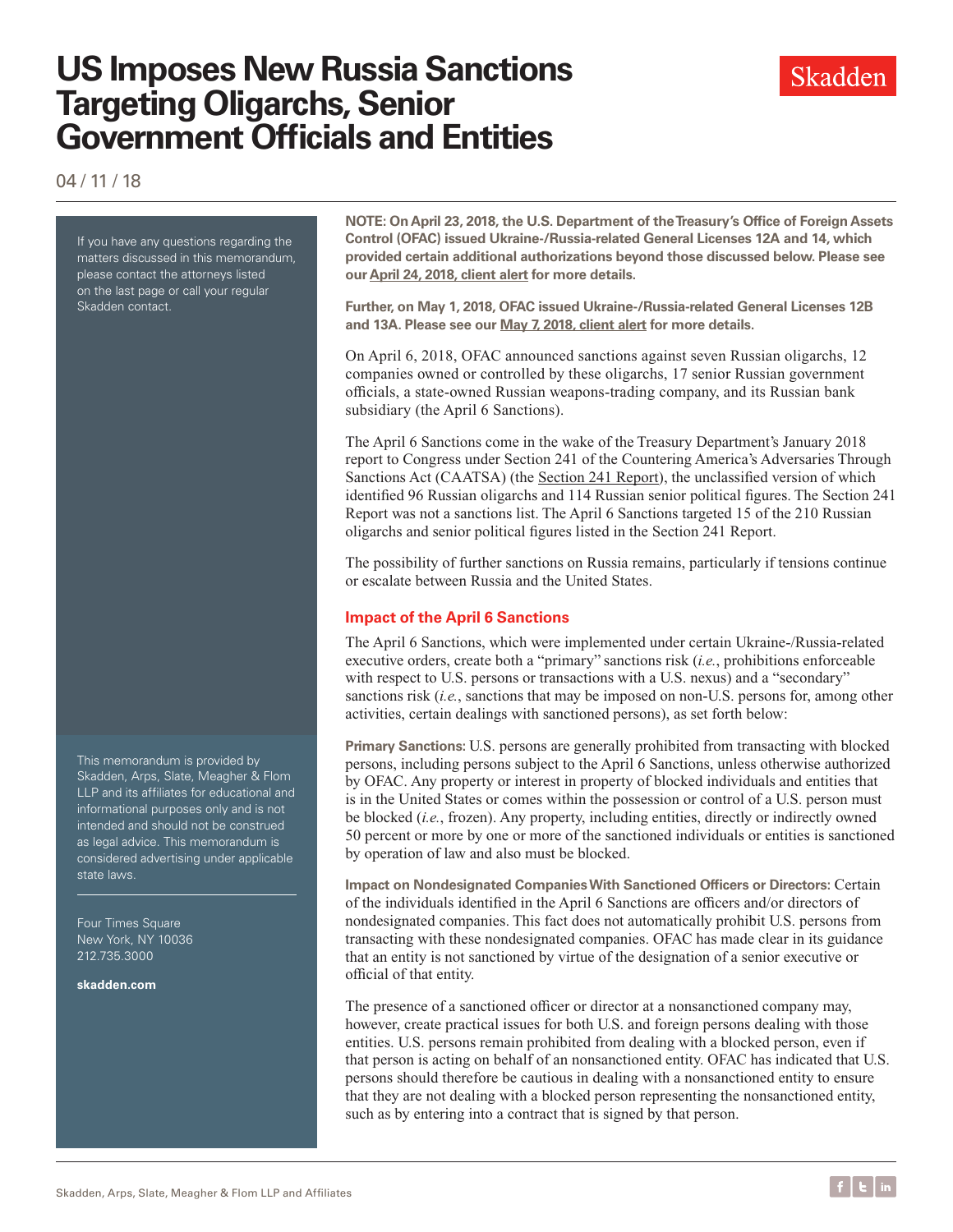## **US Imposes New Russia Sanctions Targeting Oligarchs, Senior Government Officials and Entities**

**Secondary Sanctions:** Non-U.S. persons could face the imposition of secondary sanctions under Section 228 of CAATSA for knowingly facilitating "significant transactions" for or on behalf of persons sanctioned pursuant to Ukraine-/Russia-related sanctions authorities, including persons subject to the April 6 Sanctions. Section 228 requires the U.S. president to impose sanctions on a foreign person the president determines knowingly "facilitates a significant transaction or transactions, including deceptive or structured transactions, for or on behalf of [ ] any person subject to sanctions" imposed by the United States with respect to Russia or Ukraine, or that sanctioned person's spouse, child, parent or sibling. Additionally, under Section 226 of CAATSA, a foreign financial institution risks the loss of its U.S. correspondent account or payable-through account access if it knowingly facilitates a "significant financial transaction" on behalf of any person sanctioned pursuant to Ukraine-/Russia-related sanctions authorities, including any person subject to the April 6 Sanctions.<sup>1</sup>

While OFAC has provided guidance listing certain factors that it will consider when making this determination, $2$  it ultimately has substantial leeway in assessing whether a transaction or financial transaction is "significant." Given OFAC's broad discretion under this standard, non-U.S. persons should exercise care in their dealings with the individuals and entities designated under Ukraine-/ Russia-related sanctions authorities.

### **Two New General Licenses and OFAC Guidance**

Concurrent with its announcement of the April 6 Sanctions, OFAC issued two general licenses and accompanying guidance to minimize immediate disruptions to U.S. persons, partners and allies. The general licenses permit certain otherwise prohibited transactions and activities necessary to wind down dealings with or divest interests in certain of the companies sanctioned under the April 6 Sanctions.

#### **General License 12**

[General License 12](https://www.treasury.gov/resource-center/sanctions/Programs/Documents/ukraine_gl12.pdf) permits until 12:01 a.m. Eastern Daylight Time on June 5, 2018, transactions and activities "ordinarily incident and necessary to the maintenance or wind down of operations, contracts, or other agreements" (including the importation of goods, services or technology into the United States) involving the 12 designated companies in the April 6 Sanctions owned or controlled by the sanctioned oligarchs. General License 12 also applies to any entity in which one or more of the designated companies owns, directly or indirectly, a 50 percent or greater interest. General License 12 does not apply to the two other entities targeted by the April 6 Sanctions: Rosoboronexport, the state-owned weapons-trading company, or its subsidiary bank, Russian Financial Corporation Bank.

Among the activities permitted under General License 12, U.S. persons who are employees of or work at the offices of the 12 designated companies may continue to provide services to and receive salary, pension or other benefits from these companies until June 5, 2018. Absent authorization from OFAC, however, continued employment or board membership with such companies is prohibited. Additionally, U.S. persons who previously ordered goods from a newly sanctioned entity may import such goods, except that payment for such goods must be deposited in a blocked account at a U.S. financial institution.

General License 12 is subject to certain restrictions. Any payments made for the direct or indirect benefit of a sanctioned person pursuant to General License 12 must be made into a blocked, interest-bearing account located in the United States. Furthermore, General License 12 does not authorize the divestiture or transfer of debt, equity or other holdings in, to or for the benefit of the listed blocked persons — this activity is addressed in General License 13. General License 12 also does not permit the unblocking of any property except as authorized under the general license, or the exportation of goods from the United States to any sanctioned entity.

**NOTE: On April 23, 2018, General License 12 was superseded and replaced in its entirety by [General License 12A](https://www.treasury.gov/resource-center/sanctions/Programs/Documents/ukraine_gl12a.pdf). OFAC also issued [General License 14](https://www.treasury.gov/resource-center/sanctions/Programs/Documents/ukraine_gl14.pdf) to provide additional authorizations related to United Company RUSAL PLC. Please see our [April 24, 2018, client alert](https://www.skadden.com/insights/publications/2018/04/ofac-issues-new-general-licenses) for more details.**

### **General License 13**

[General License 13](https://www.treasury.gov/resource-center/sanctions/Programs/Documents/ukraine_gl13.pdf) authorizes until 12:01 a.m. Eastern Daylight Time on May 7, 2018, transactions and activities that are ordinarily incident and necessary to (1) divest or transfer debt, equity or other holdings in three of the newly sanctioned companies — EN+ Group PLC, GAZ Group and United Company RUSAL PLC — to a non-U.S. person; or (2) facilitate the transfer of debt, equity or other holdings in these three companies by a non-U.S. person to another non-U.S. person.

<sup>&</sup>lt;sup>1</sup> We provide a more detailed treatment of Sections 226 and 228, and secondary sanctions in general, in ou[r August 4, 2017,](https://www.skadden.com/insights/publications/2017/08/newsanctionslawmarkssignificantincreaseussanctions) and [November 9, 2017](https://www.skadden.com/insights/publications/2017/11/trump_administration_sets_approach_new_sanctions), client alerts on CAATSA and other related provisions.

<sup>&</sup>lt;sup>2</sup> OFAC enumerated the following factors as relevant to the determination: (1) the size, number and frequency of the transaction(s); (2) the nature of the transaction(s); (3) the level of awareness of management and whether the transaction(s) are part of a pattern of conduct; (4) the nexus between the transaction(s) and a blocked person; (5) the impact of the transaction(s) on statutory objectives; (6) whether the transaction(s) involve deceptive practices; and (7) such other factors that the secretary of the Treasury deems relevant on a case-by-case basis.